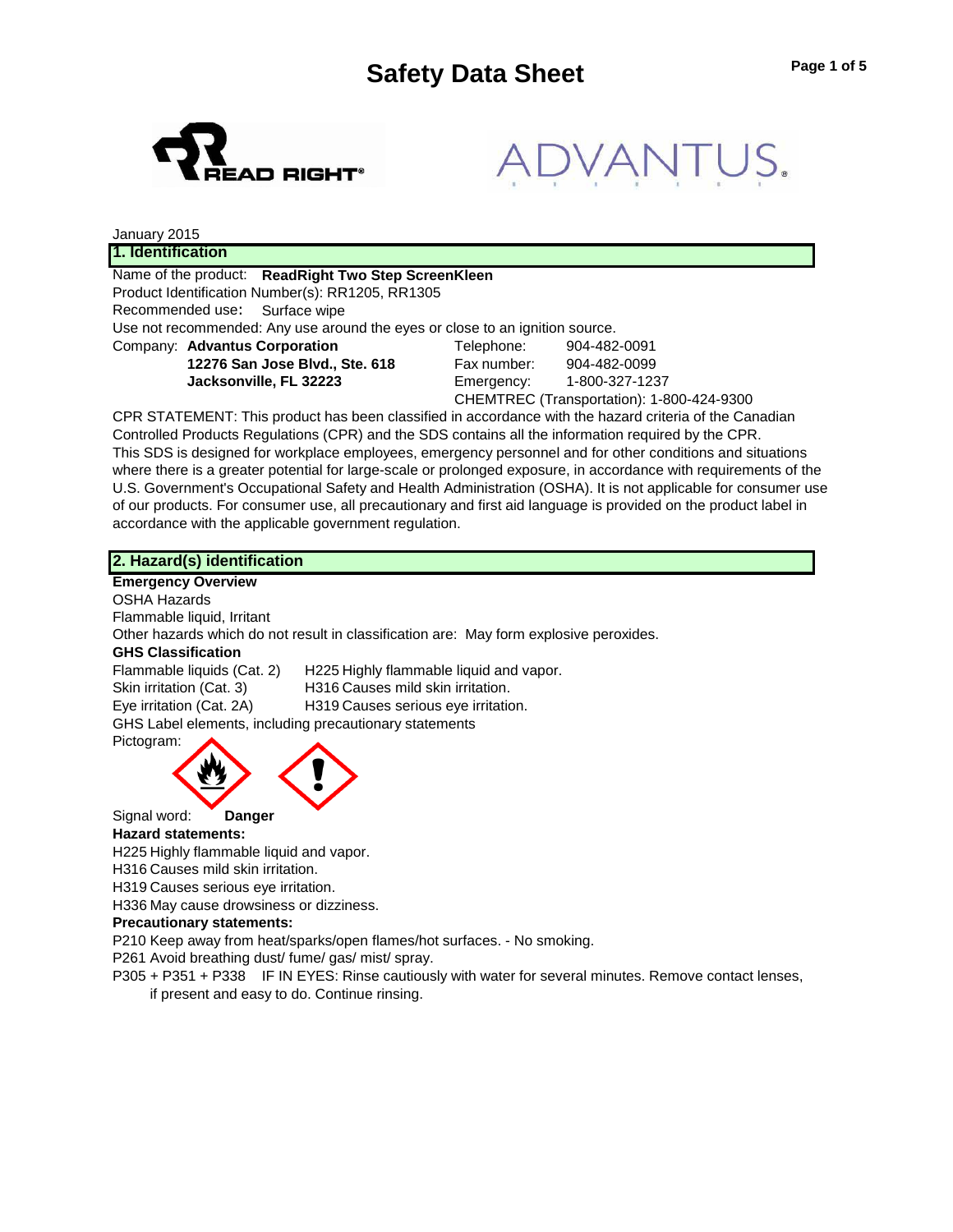# **Safety Data Sheet** Page 2 of 5

|                      | 3. Composition / Information on ingredients   |                   |       |  |
|----------------------|-----------------------------------------------|-------------------|-------|--|
| Chemical identity:   | 2-Propanol                                    |                   | 30%   |  |
| Common name:         | Isopropyl alcohol, Rubbing alcohol            |                   |       |  |
| Numbers of identity: | CAS, 67-63-0                                  | EINECS, 200-661-7 |       |  |
| Chemical identity:   | Alkyl Dimethyl Benzyl Ammonium Chloride       |                   | 0.10% |  |
| Common name:         | Benzalkonium chloride                         |                   |       |  |
| Numbers of identity: | CAS 68391-01-5                                |                   |       |  |
| Chemical identity:   | Alkyl Dimethyl Ethyl Benzyl Ammonium Chloride |                   | 0.10% |  |
| Common name:         | None                                          |                   |       |  |
| Numbers of identity: | CAS 68956-79-6                                |                   |       |  |
| Chemical identity:   | Ammonium hydroxide                            |                   | 0.05% |  |
| Common name:         | Agua Ammonia                                  |                   |       |  |
| Numbers of identity: | CAS 7664-41-7                                 | EINECS 215-697-6  |       |  |

Impurities: None of toxicological significance.

## **4. First-aid measures**

P304+313 +341 IF INHALED: If breathing is difficult, remove victim to fresh air and keep at rest in a position comfortable for breathing. Consult a physician.

P302+352 IF ON SKIN: Wash with soap and water. Rinse until ammonia odor is gone. P305+351+338 IF IN EYES: Rinse continuously with water for several minutes.

Remove contact lenses if present and easy to do; continue rinsing.

P301+330+331 IF SWALLOWED: Rinse mouth. Do NOT induce vomiting.

Most important symptoms and effects, both acute and delayed: Severe eye irritation. Skin irritation.

#### **5. Firefighting measures**

#### **Suitable extinguishing equipment:**

Water spray, alcohol-resistant foam, dry chemical or carbon dioxide.

#### **Emergency procedures:**

Eliminate ignition source. Evacuate unnecessary personnel. Call appropriate fire fighting crew. Special protective equipment for firefighters

Wear self contained breathing apparatus for fire fighting if necessary.

Hazardous decomposition products formed under fire conditions. - Carbon oxides, ammonia Use water spray to cool unopened containers.

#### **6. Accidental release measures**

Use personal protective equipment. Avoid breathing, mist or vapors. Ensure adequate ventilation. Remove all sources of ignition. Evacuate personnel to safe areas. Be aware of possible accumulating vapors which could form explosive concentrations. Vapors can accumulate in low areas. Environmental precautions:

Prevent further leakage or spillage if safe to do so. Do not let product enter drains. Methods and materials for containment and cleaning up

Contain spillage, and then absorb with industrial absorbent, or collect with an electrically protected vacuum cleaner or by wet-brushing and place in container for disposal according to local regulations. See also Sec. 13.

### **7. Handling and storage**

#### **Precautions for safe handling:**

Avoid contact with skin and eyes. Avoid inhalation of vapors or mist.

Use explosion-proof equipment. Keep away from sources of ignition - No smoking.

Prevent the build up of electrostatic charge.

#### **Conditions for safe storage:**

Keep container tightly closed in a dry and well-ventilated place.

Containers which have been opened must be resealed and kept upright to prevent leakage.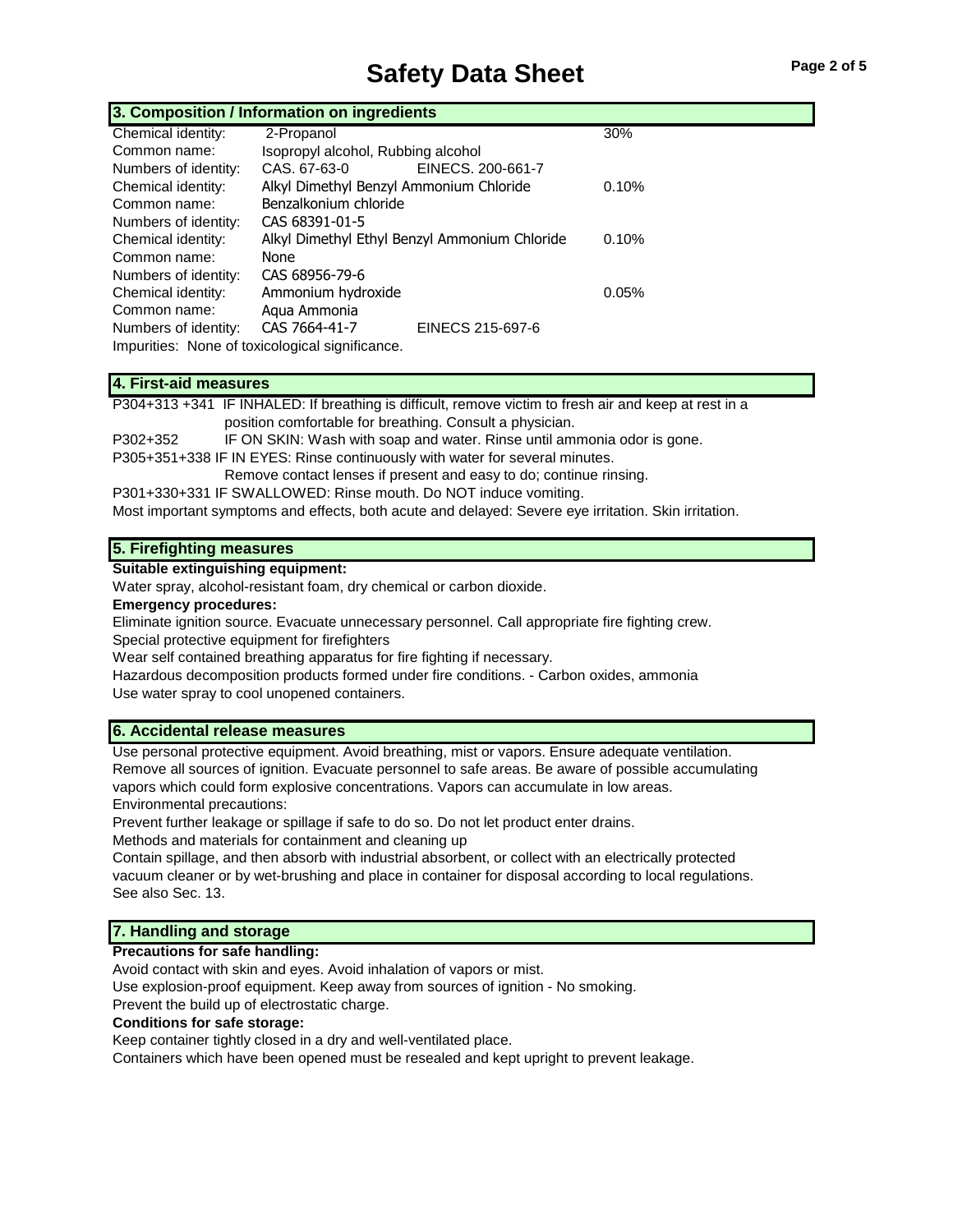#### **8. Exposure controls / personal protection**

| Information on the system design:                         |                                                                                                                |                                     |                     |
|-----------------------------------------------------------|----------------------------------------------------------------------------------------------------------------|-------------------------------------|---------------------|
|                                                           | Product is intended for external use only. Stay up wind, out of any spray developed.                           |                                     |                     |
| Exposure Limits:                                          |                                                                                                                | Reference 29CFR 1910.1000 Table Z-1 |                     |
| Component Name, CAS#                                      |                                                                                                                | OSHA PEL                            | <b>OSHA STEL</b>    |
| 2-Propanol<br>67-63-0                                     |                                                                                                                | 400 ppm 980 mg/m3                   | 500 ppm 1,225 mg/m3 |
|                                                           |                                                                                                                | ACGIH TWA                           | <b>ACGIH STEL</b>   |
| Ammonium hydroxide 7664-41-7                              |                                                                                                                | 25 ppm                              | 35 ppm as ammonia   |
| Alkyl Dimethyl Benzyl Ammonium Chloride CAS 68391-01-5 NE |                                                                                                                |                                     | <b>NE</b>           |
| Alkyl Dimethyl Ethyl Benzyl Ammonium Chloride             |                                                                                                                |                                     |                     |
| NE= Not Established                                       | CAS 68956-79-6                                                                                                 | <b>NE</b>                           | <b>NE</b>           |
| Personal protective equipment                             |                                                                                                                |                                     |                     |
| Respiratory protection:                                   | Where appropriate use a full-face supplied air respirator.                                                     |                                     |                     |
| Hand protection:                                          | Rubber gloves.                                                                                                 |                                     |                     |
| Eye protection:                                           | Safety glasses with side-shields.                                                                              |                                     |                     |
| Skin and body protection:                                 | Chemical resistant apron or protective suit if splashing or repeated contact                                   |                                     |                     |
|                                                           | e de la contrada a la Plesia. Alguna consecuta na serie nalguna de la consecutación de la consecución de la te |                                     |                     |

with solution is likely; flame retardant and antistatic properties are recommended.

#### **Hygiene measures**

Wash hands and face before breaks and immediately after handling the product. Handle in accordance with good industrial hygiene and safety practice.

#### **9. Physical and chemical properties**

| Clear, colorless liquid                                                                                                                                               |                                                                                                               |
|-----------------------------------------------------------------------------------------------------------------------------------------------------------------------|---------------------------------------------------------------------------------------------------------------|
| Alcoholic ammonia                                                                                                                                                     |                                                                                                               |
| The highest known value is 22 ppm (Isopropyl alcohol)                                                                                                                 |                                                                                                               |
| Approx. 7-9                                                                                                                                                           |                                                                                                               |
| no data available                                                                                                                                                     |                                                                                                               |
| no data available                                                                                                                                                     |                                                                                                               |
| no data available                                                                                                                                                     |                                                                                                               |
| 22 °C (73 °F) - closed cup                                                                                                                                            |                                                                                                               |
| no data available                                                                                                                                                     |                                                                                                               |
| Flammability (solid, gas): Not applicable                                                                                                                             |                                                                                                               |
| Lower: 2% Upper: 12.7% (Isopropyl alcohol)                                                                                                                            |                                                                                                               |
| Vapor pressure: (highest partial vapor pressure) at 20°C: Not available                                                                                               |                                                                                                               |
| Not available                                                                                                                                                         |                                                                                                               |
| Relative density (water=1.00): no data available<br>Solubility: Totally soluble in water at 20°C<br>Partition coefficient: Log Kow = $\pi$ Not applicable to mixture. | Auto-ignition temperature: Not available<br>Decomposition temperature: Not available<br>Viscosity: Like water |
|                                                                                                                                                                       |                                                                                                               |

### **10. Stability and reactivity**

Chemical stability: No decomposition, if used according to specifications. Possibility of hazardous reactions: May form explosive mixture with air. Conditions to avoid: Heat, flames and sparks. Extremes of temperature and direct sunlight. Materials to avoid: Aluminum, Acids, Oxidizing agents, Halogenated compounds, Acid anhydrides Hazardous decomposition products: Carbon oxides, product vapors.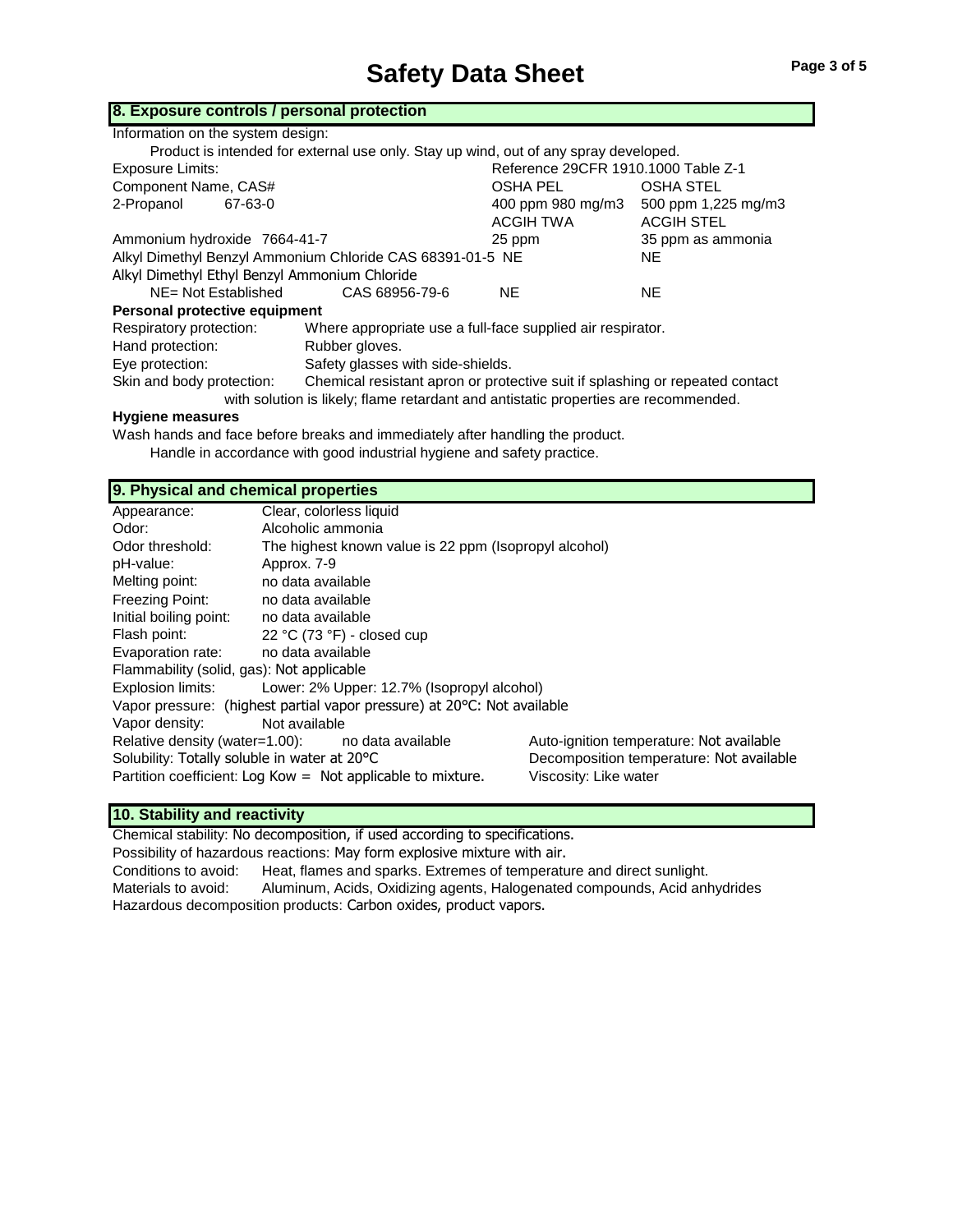## **Safety Data Sheet** Page 4 of 5

## **11. Toxicological information**

There is no data available for the product.

| Routes of Entry: Absorbed through skin. Eye contact. Inhalation. |                                                                                                           |
|------------------------------------------------------------------|-----------------------------------------------------------------------------------------------------------|
|                                                                  | 2-Propanol                                                                                                |
| Oral Toxicity LD 50:                                             | 5143 mg/kg (Mouse) (Calculated value for 70% in water mixture)                                            |
| Dermal Toxicity LD 50:                                           | 18286 mg/kg (Rabbit) (Calculated value for 70% in water mixture)                                          |
| Inhalation Toxicity, Vapor, LC50                                 | No data.                                                                                                  |
| Eye Irritation (Rabbit)                                          | No data.                                                                                                  |
| Dermal Irritation (Rabbit)                                       | No data.                                                                                                  |
| <b>Chronic Effects on Humans:</b>                                |                                                                                                           |
|                                                                  | Carcinogenic effects: Classified A4 (Not classifiable for human or animal.) by ACGIH, (isopropyl alcohol) |
|                                                                  |                                                                                                           |

Classified 3 (Not classifiable for human.) by IARC (Isopropyl alcohol).

Developmental toxicity: Classified Reproductive system/toxin/female.

Development toxin (Possible) (Isopropyl alcohol).

Contains material which may cause damage to the following organs: kidneys, liver, CNS,

#### **Signs and Symptoms of Exposure:**

Central nervous system depression, prolonged or repeated exposure can cause:, nausea, dizziness, narcosis, drowsiness,

#### **12. Ecological information**

Ecotoxicity: Not available for the product. BOD and COD: Not available.

#### **Products of Biodegradation:**

Hazardous short term degradation products are not likely.

Toxicity of the Products of Biodegradation: The product itself and its products of degradation are not toxic. Special Remarks on the Products of Biodegradation: Not available.

| PBT and vPvB assessment:       | No data available. |
|--------------------------------|--------------------|
| Persistence and degradability: | No data available. |
| Bioaccumulative potential:     | No data available. |
| Mobility in soil:              | No data available. |
| Other adverse effects:         | No data available. |

#### **13. Disposal considerations**

Burn in a chemical incinerator equipped with an afterburner and scrubber. Dispose in accordance with local, state and federal regulations.

#### **14. Transport information**

#### **DOT (US)**

UN3175 Solids containing flammable liquid, n.o.s., (Isopropanol), 4.1, 4.1, PG II

#### **15. Regulatory information**

OSHA Hazards: Hazard Communication Standard (29 CFR 1910.1200). Flammable liquid, Target Organ Effect, Irritant SARA 302 Components: None SARA 313 Components: Isopropanol CAS 67-63-0, Ammonium hydroxide CAS 7664-41-7 Inventory Status: All components are on TSCA, EINECS/ELINCS, AICS, and DSL. **Federal and State Regulations:** State Right to Know lists (RTK): 2-Propanol: FL, IL, MA, MN, NJ, PA, RI, Ammonia, Water: MA, PA, NJ

OSHA: Hazardous by definition of Hazard Communication Standard (29 CFR 1910.1200).

Flammable liquid, Target Organ Effect, Irritant

WHMIS (Canada): CLASS B-2: Flammable liquid with a flash point lower than 37.8°C (100°F). Material causing other toxic effects: None

California Prop. 65 Components: This product does not contain any chemicals known to State of California to cause cancer, birth defects, or any other reproductive harm.